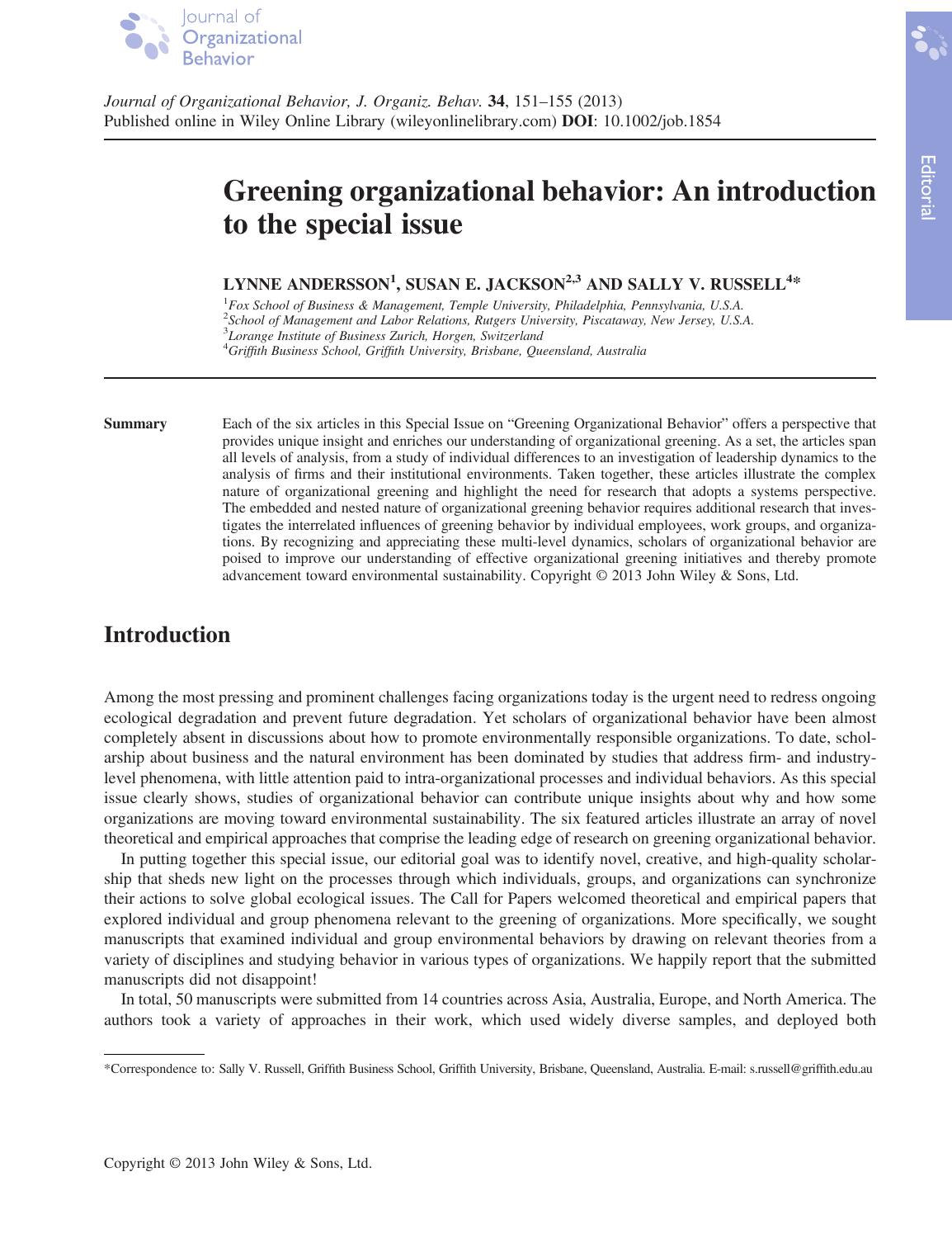#### 152 EDITORIAL

conceptual and empirical lenses to gain new insights into greening organizational behavior. Following this journal's standard editorial processes, the editorial team read each manuscript and sent to reviewers those that were deemed suitable. Manuscripts underwent up to three rounds of revision before eventual acceptance or rejection. The six articles appearing in this special issue are the best of the 50 manuscripts submitted for consideration. We hope readers agree that publication of this carefully selected set of articles achieves our goal of identifying novel, creative, and high-quality scholarship for publication in the Journal of Organizational Behavior.

### Leading Edge Scholarship on Greening Organizational Behavior

Included in this special issue are one conceptual discussion and five empirical studies of greening organizational behavior. Here we provide brief summaries of these articles. Our summaries are presented in the order that the articles appear, which represents a progression that begins with the most micro-level analysis and proceeds through to those articles that adopt more macro-level perspectives. A particular strength of this set of articles is that each one adopts a multi-level perspective. Furthermore, each article makes a unique contribution to our understanding of greening organizational behavior and, in doing so, advances this important new field of inquiry. We thank the authors of these articles for providing a strong foundation for future work by both scholars who are newly engaged in understanding organizational greening behavior as well as work by scholars who have long been engaged in research on environmental sustainability.

The first article, titled "Relationships between Daily Affect and Pro-Environmental Behavior at Work: The Moderating Role of Pro-Environmental Attitude," by Bissing-Olson, Iyer, Fielding, and Zacher (2013), describes an innovative study of the relationship between daily affect and pro-environmental workplace behavior, conducted in Australia. The authors challenge the assumption that individuals are consistent from day to day in their propensity to perform pro-environmental behaviors and they argue that new insights can be gained by understanding the day-to-day fluctuations of pro-environmental behaviors. Specifically, Bissing-Olson et al. (2013) examined the degree to which daily positive affect and pro-environmental attitude predicted two different types of pro-environmental workplace behavior. Their results revealed that employees were more likely to carry out their required work tasks in environmentally friendly ways when they felt calm, relaxed, and content, providing evidence that affective states influence proenvironmental behavior at work. The unique and interesting conclusion from this study is that the emotions that predict environmentally friendly behavior need not be directed toward environmental issues; rather, incidental emotion about any target can influence pro-environmental behaviors in the workplace.

Bissing-Olson *et al.* (2013) also found that employees with more pro-environmental attitudes reported more proenvironmental behaviors. Furthermore, environmental attitudes moderated the influence of activated positive affect on proactive pro-environmental behavior: The effect on environmentally friendly behavior of transient positive emotions was stronger for employees with less positive environmental attitudes. One implication of this finding is that employers may be able to promote pro-environmental behavior in the workplace by fostering both pro-environmental attitudes, specifically, and also by enhancing positive affect among employees more generally.

The second article, titled "Greening Organizations through Leaders' Influence on Employees' Pro-Environmental Behaviors," by Robertson and Barling (2013), focuses on phenomena at the interpersonal level of analysis, looking specifically at relationships between leaders and followers. The study examines how leaders can effect organizational environmental change through their influence on employees' pro-environment passion and behavior. Using data from 139 leader–subordinate dyads in Canada and the U.S.A., Robertson and Barling (2013) found that transformational leadership behaviors that encouraged pro-environmental initiatives positively influenced their employees' pro-environmental passion and behavior. Consistent with the findings of Bissing-Olson et al. (2013), Robertson and Barling (2013, p. 179) emphasized the importance of positive emotion; specifically, they argue that an employee's "harmonious passion" (defined as positive emotion that results in an individual wanting to engage in pro-environmental behaviors) mediates the relationship between environmentally specific transformational leadership and employees'

DOI: 10.1002/job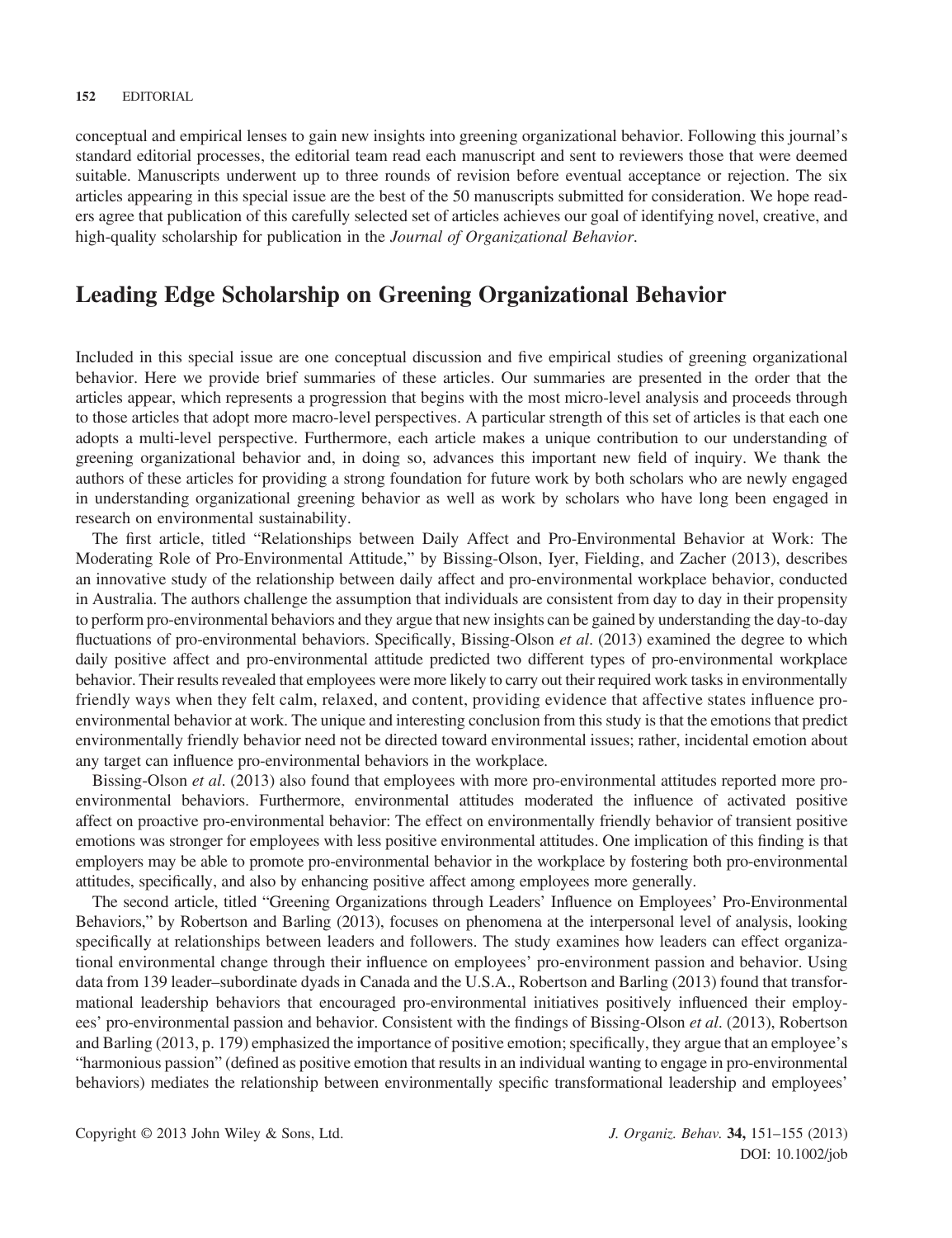pro-environment behaviors. Thus, harmonious passion appears to serve a function similar to the activated positive emotion described by Bissing-Olson et al. (2013). Taken together, the results of these two studies emphasize the importance of emotion as an influence on employee pro-environmental behaviors.

The third article, titled "Fostering Support for Work Floor Energy Conservation Policies: Accounting for Privacy Concerns," by Bolderdijk, Steg, and Postmes (2013), considers phenomena that arise at the interface between individuals and organizations, focusing specifically on the use of electronic monitoring technology as a means of measuring and managing workplace pro-environmental behavior. Bolderdijk et al. (2013) acknowledged the value of obtaining objective measures of behavior, while also investigating the possible "dark side" of monitoring that invades the privacy of individual employees. On the one hand, electronic monitoring technologies offer a means for providing useful feedback to employees concerning their pro-environment behaviors, and such feedback can be effective in creating behavioral change. On the other hand, such monitoring may also elicit negative reactions if it raises privacy concerns.

Bolderdijk et al. (2013) described three studies that examine these issues; two studies were conducted in the Netherlands and one study was conducted in the U.S.A. Results revealed that privacy concerns were not raised by behavior monitoring per se; rather, privacy concerns were associated with the anticipated negative consequences of being monitored. One implication of these results is that managers may be able to improve the effectiveness of electronic monitoring technologies and minimize privacy concerns by communicating the positive benefits that result from improved environmental performance.

The fourth article, titled "Changing Behavior: Increasing the Effectiveness of Workplace Interventions in Creating Pro-Environmental Behavior Change," by Unsowrth, Dmitrieva, and Adriasola (2013), presents a conceptual model for improving our understanding of the relationship between the goal-directed behaviors of individual employees and the pro-environment interventions adopted by organizations. Central to their argument is the concept of self-concordance, which is the degree to which pro-environment behavior expresses an employee's stable interests and values. Unsworth *et al.* (2013) argued that the degree to which an intervention-related behavioral goal is self-concordant should moderate the relationship between pro-environment goal activation and higher order goal activation. The activation of higher order goals is important to the potential success of organizational interventions, they assert, because it amplifies motivation toward goal pursuit. Additionally, the model predicts that engaging in a behavior that helps fulfill a personally important goal (that is, one connected to higher order goals) will generate positive affect, leading to further motivating potential.

Unsworth et al. (2013) also considered goal conflict situations, such as when an employee with egoistic values is expected to pursue environmental goals that make salient altruistic or biospheric values. The analysis of Unsworth et al. (2013) suggests that employees need not adhere to altruistic or biospheric values in order to engage in pro-environment behaviors. Rather, what is important is that the employee sees the behavior as expressing as many of their values or other long-term goals as possible. This means that an employee with egoistic values may be just as likely to engage in pro-environmental behavior as one with altruistic or biospheric values. The analysis extends previous work by proposing that people who perceive pro-environment behavior as self-concordant will engage in it regardless of what values it expresses.

The fifth article, titled "Environmental Standards and Labor Productivity: Understanding the Mechanisms that Sustain Sustainability," by Delmas and Pekovic (2013), focuses on organizations as the unit of analysis in a study of the relationship between the adoption of environmental management standards and labor productivity. Motivating this research was a desire to advance our understanding of the relationship between environmental performance and competitive advantage by looking inside the so-called black box of organizational phenomena. Data from a sample of 5220 French firms reveal that firms that adopted environmental management standards also reported significantly higher labor productivity compared with those firms that did not adopt such standards.

To interpret their results, Delmas and Pekovic (2013) identified several possible explanatory processes. One explanation for the observed relationship between adoption of environmental management standards and labor productivity is that the adoption of environmental management standards is associated with higher employee commitment. Further, the authors argue, that environmentally proactive firms may also provide more training and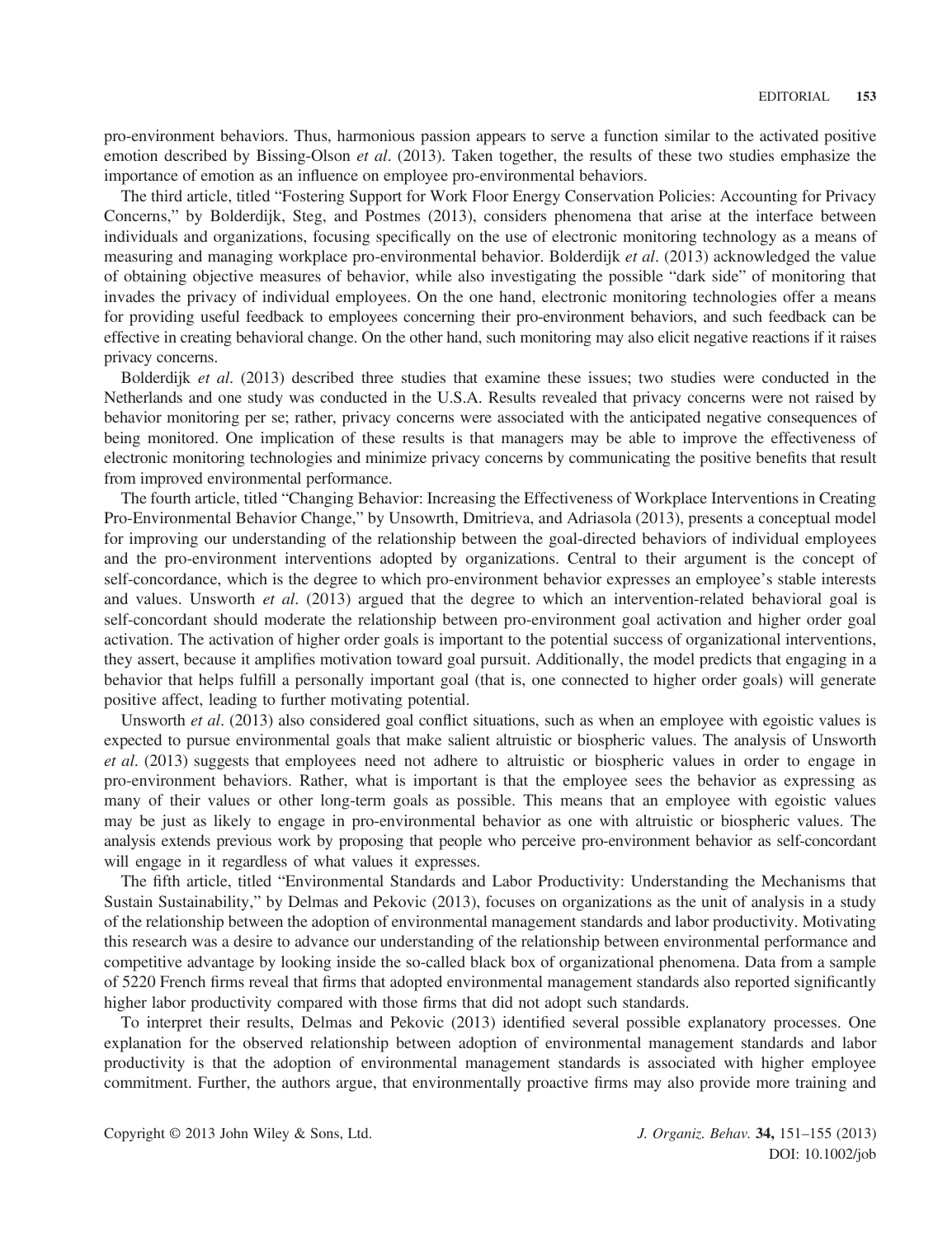#### 154 EDITORIAL

promote interpersonal contacts; in support of these arguments, the results reveal that increases in training and interpersonal contact contribute to subsequent improvements in labor productivity.

The final article, titled, "Exceptional Boards: Environmental Experience and Positive Deviance from Institutional Norms," by Walls and Hoffman (2013), focuses on the relationship between aspects of the institutional environment and organizational environmental actions. The authors strive to explain why some organizations deviate from institutional norms to engage in practices that protect or enhance the natural environment. For a sample of 294 U.S. listed firms, Walls and Hoffman (2013) found significant relationships between positive environmental deviance and both the past environmentally relevant experiences of members of the board of directors and firm centrality within field-level networks. More specifically, Walls and Hoffman (2013) found that network centrality was associated with less positive environmental deviance, whereas firms with directors who had more environmental experience were more likely to engage in positive environmental deviance.

As they interpret these results, Walls and Hoffman (2013) bring the focus back to the individual and highlight the important behavioral role of board members. Apparently, board members with prior environmental experience can incite a company to deviate positively from its peers even when facing strong network pressure to conform. The value of adopting a socio-psychological perspective is clearly evident in this article, which illustrates one fruitful avenue for examining organizational greening behavior as a phenomenon that operates at multiple levels of analysis and includes the actions of individuals, groups, organizations, and institutions.

In conclusion, we thank the authors of these six outstanding articles, while also acknowledging the work of all the other authors who submitted their research for consideration and possible publication in this special issue devoted to Greening Organizational Behavior. Editing this volume of the *Journal of Organizational Behavior* has revealed to us a groundswell of scholarship about this important phenomenon, and we look forward to the new insights that such research will stimulate as more of this work comes to fruition in the near future.

#### Acknowledgements

We would like to express our gratitude to the 87 reviewers who generously provided their time and expertise to review manuscripts for this special issue and who provided feedback to aspiring authors. Publication of this special issue would not have been possible without their dedication and commitment to advancing our understanding of organizational greening behavior. With our deepest sincerity, we say "thanks!" to each of you.

Vishwanath Baba Julian Barling Nick Barter Talya Bauer Alexandra Beauregard Stephanie Bertels John Bingham Matt Bloom Jan Willem Bolderdijk Timo Busch Steve Caldwell Abraham Carmeli Hsin Chen Chris Clegg Amy Colbert

Andrew Crane Jennifer Cross Marie Dasborough Deborah de Lange Katherine DeCelles Magali Delmas Penny Dick Shelley Dionne Carolyn Egri Kelly Fielding Mel Fugate John Gardner Jeffrey Gauthier William Gentry Robert Giacalone